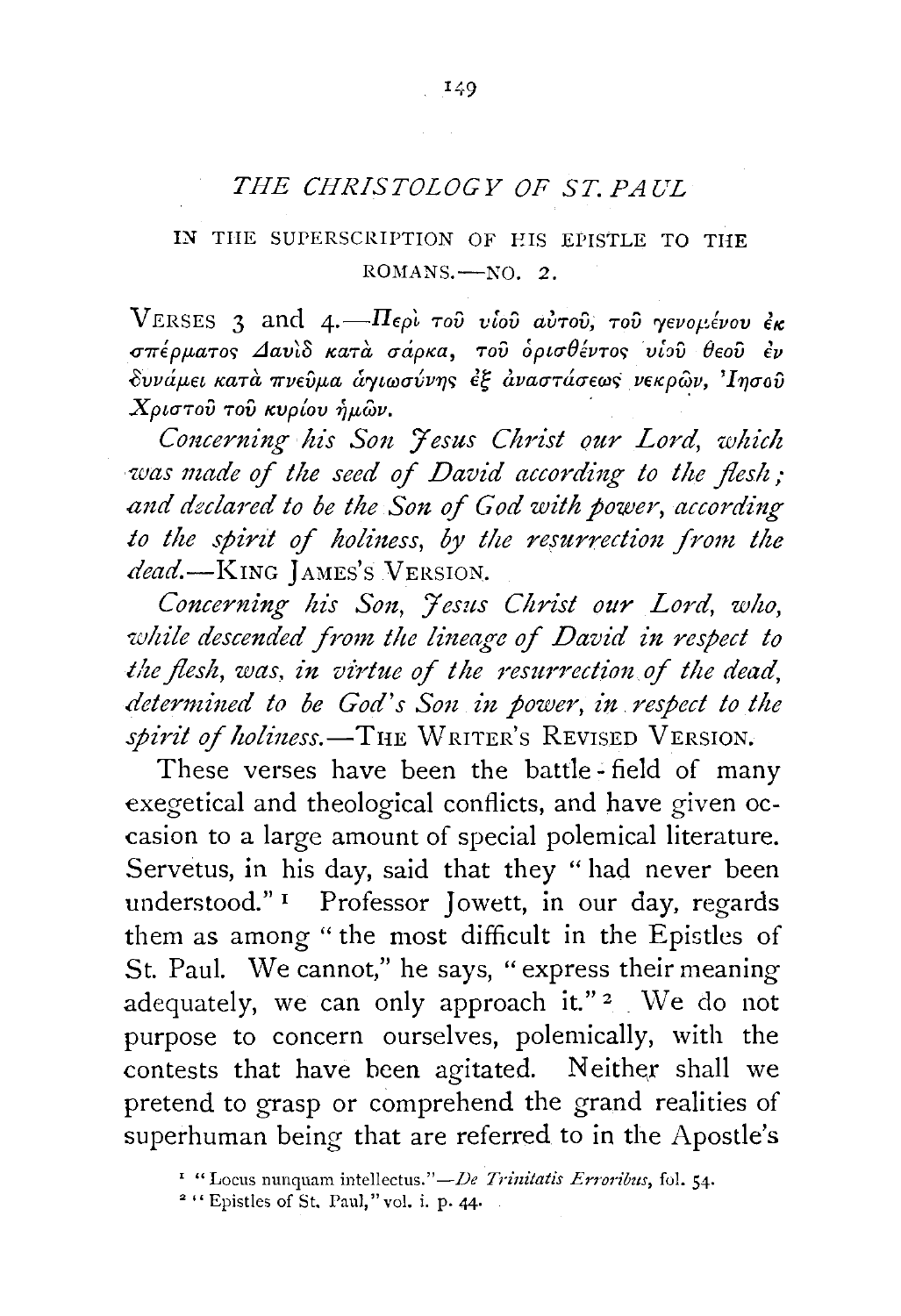statements. It is not, strictly speaking, these grand objective realities with which, *as expositors,* we have to do. It is, on the contrary, the Apostle's subjective conceptions of the realities, in so far as these conceptions are revealed to us in the verbal representations that lie before us. It is no great presumption to cherish the hope that those verbal representationswhen calmly and candidly interrogated round and round-will, to the congenial spirit, yield the fulness of their import. Such a hope does no more than assume that the Apostle was able to render his representations luminous. Even after they have been mastered, however, we may be very far, not only from fully comprehending the great Christological realities referred to, but likewise from penetrating all the strata of evangelical thought that lay wide and deep within the abysses of the Apostle's mind. He has not revealed to us all his ideas. They do not all crop up to view. But some of them do.

We proceed then to consider the detailed contents of the two verses before us. The gospel, says the Apostle in the preceding verse, *was promised in former times by God.* He adds, in Verse 3, *concerning his Son.*  Many editors of the text have regarded the pronoun here employed as of intenser import- "his own Son." - So Robert Stephens in his 1550 and 1551 editions, though not in those of  $1546$  and  $1549$ . The Elzevirs likewise, and Mills, Wettstein, Griesbach, as also Courcelles, Leusden, Schottgen, Tittmann, Knapp, Vater, Hahn, Muralt. But Bengel, Matthaei, Lachmann, Tischendorf, Tregelles, following in the footsteps of Erasmus and Henry Stephens, have done well in replacing the emphatic with the unemphatic pronoun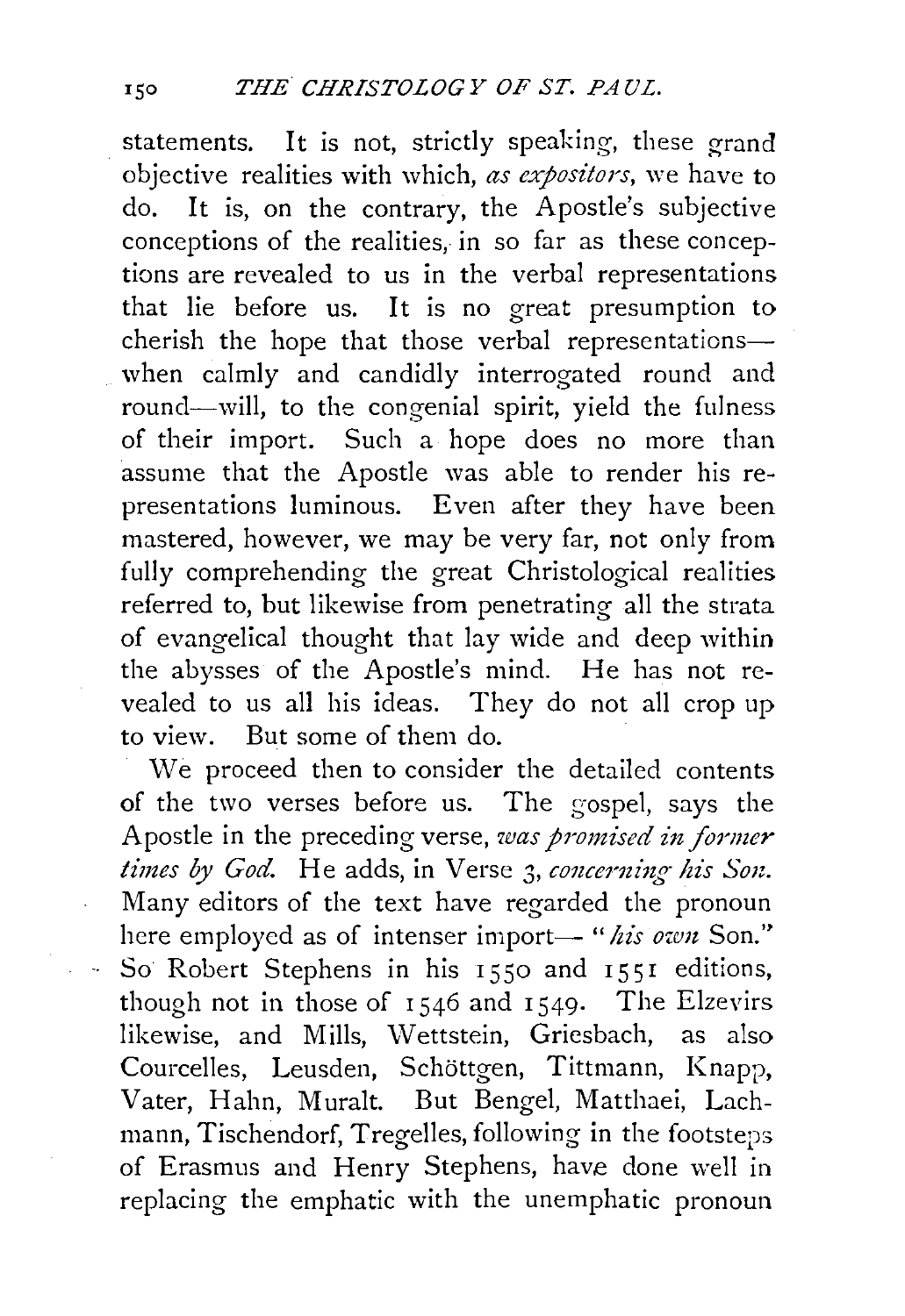-a mere matter of softer breathing in the Greek original.

The particular "Son of God" referred to is specified in the words standing in apposition, *Jesus Christ our Lord.* It was He who was promised in the Old Testament pre-announcement of the gospel.

It is not Jesus Christ alone, however, who receives the designation *son of God.* Adam, we are informed, Was God's *son.<sup>1</sup>* All men are *God's offspring*.<sup>2</sup> Israel was, in an emphatic sense, *God's son.3* Believers of the gospel are also emphatically his *sons and daughters.4* Angels too are called *the sons* of *God.5* There are other applications besides of the phrase. But there is a kind of superlative emphasis in the way in which the designation, *the Son of God,* is given to Jesus Christ. He "hath obtained by inheritance a more excellent name than angels. For unto which of the angels said God at any time, *Thou art my Son, this day have I* begotten thee? And again, *I will be to him a Father*, and he shall be to me a Son." <sup>6</sup> Moses was "faithful in all his house, *as a servant,* but Christ *as a Son over his own house."* 7 Christ was God's " own Son." 8 He was his "only begotten Son." 9 He was a Son in such a sense that he could say, without presumption, "I and my Father are one." <sup>10</sup> He could say, without undue assumption, " He that hath seen me, hath seen the Father."<sup>11</sup> He had no other father than God;<sup>12</sup> and, although when speaking of God to others He could say of Him, "My Father and your Father,"  $13$  never-

- $\cdot$  Luke iii. 3S.  $\cdot$  2 Acts xvii. 28.
- 4 John i. 12; Rom. viii. 14-17; 1 John iii. 1. 6 Heb. i. 4, 5. *7* Heh. iii. 5, 6.
- 
- $'$  <sup>10</sup> Ibid. x. 30.
- 
- 
- $\blacksquare$  Luke i. 34, 35.  $\blacksquare$  John xx. 17.
- <sup>3</sup> Exod. iv. 22.
- $5$  Job i. 6; ii. 1; xxxvii. 7.<br>8 Rom. viii. 32.
- 
- **Ibid. xiv. 9.**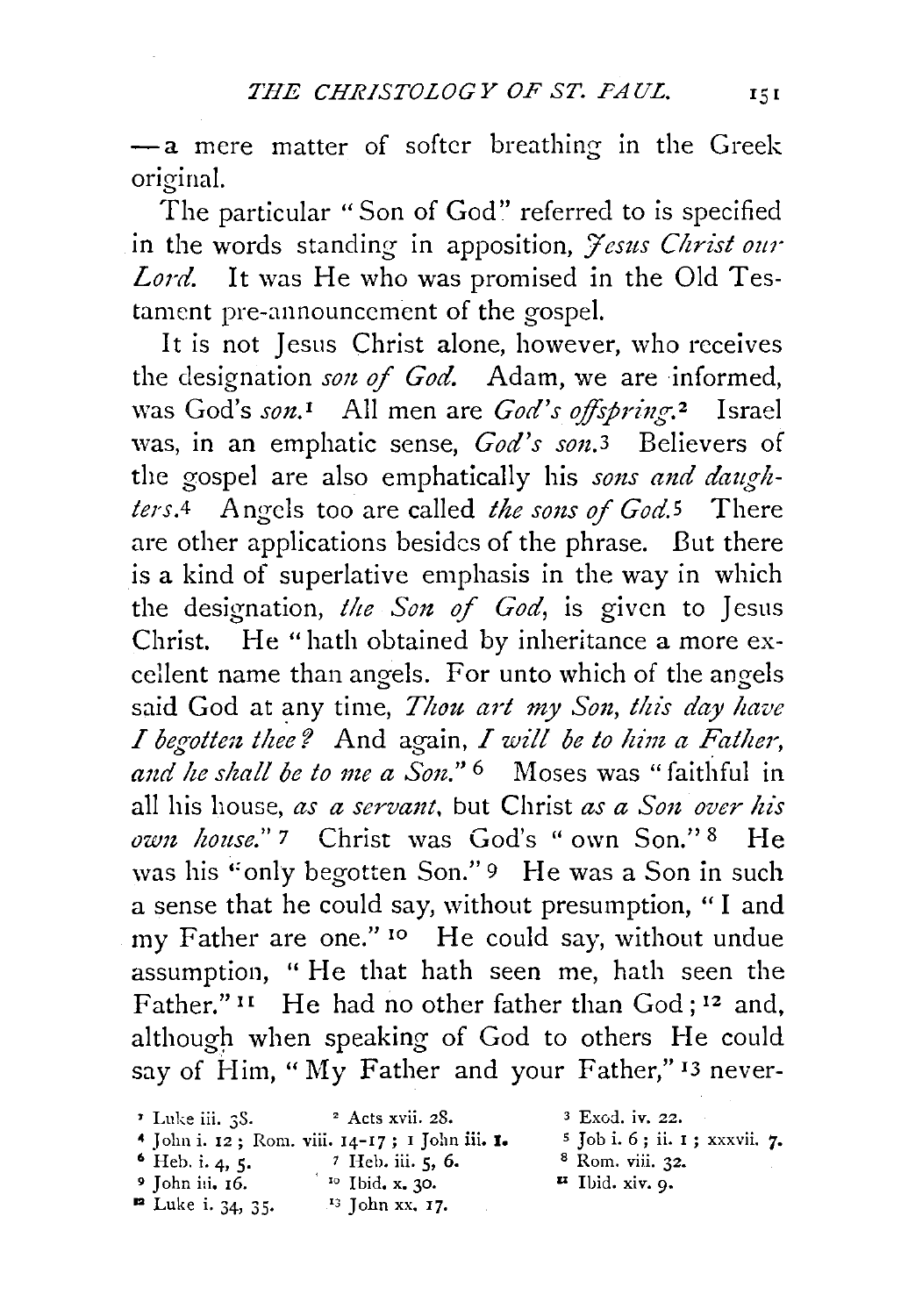theless God was more emphatically his Father than He is "our Father," or the Father of any other beings.

Some have supposed that the designation, *God's Son*, as applied to Christ in the passage before us, is a term of office, and is equivalent to the phrase, *the Anointed One*, or the expression, the King of Israel, or the appellation, *the Christ.* This is the opinion of Grotius, Köllner, Winzer, Stuart; but it is quite unnatural. It is true, indeed, that it is the same high Personage who is at once *the Christ, the King of Israel,* and *the Son of God.* But to suppose that his *Sonship* is his *Kingship* or his *Messiahship*, is to confound things that essentially differ, and to lose sight at once of the true idea of sonship, and of the inseparable correlation of the idea to that of fatherhood. In the inter-relativity of fatherhood and sonship, community of nature is implied. And when nothing of the morally unnatural attaches, either, on the one hand, to the father, or, on the other, to the son, it is further implied that there will be, on the part of the father toward the son, a peculiarity of affection and favour. Of the three ideas,  $(1)$  community of nature,  $(2)$  intensity of affection, and (3) peculiarity of favour, sometimes one and sometimes another may stand out prominently to view. Sometimes all three may be blended into unity ; and sometimes, when thus blended, they may be applied either in a higher and sublimer, or in a lower and more analogical, acceptation. But wherever there is fatherhood and sonship, and no moral violation of nature, there will be, in a lower or loftier plane of real objectivity, community of nature, intensity of affection, and peculiarity of favour. It was thus that Adam was *the*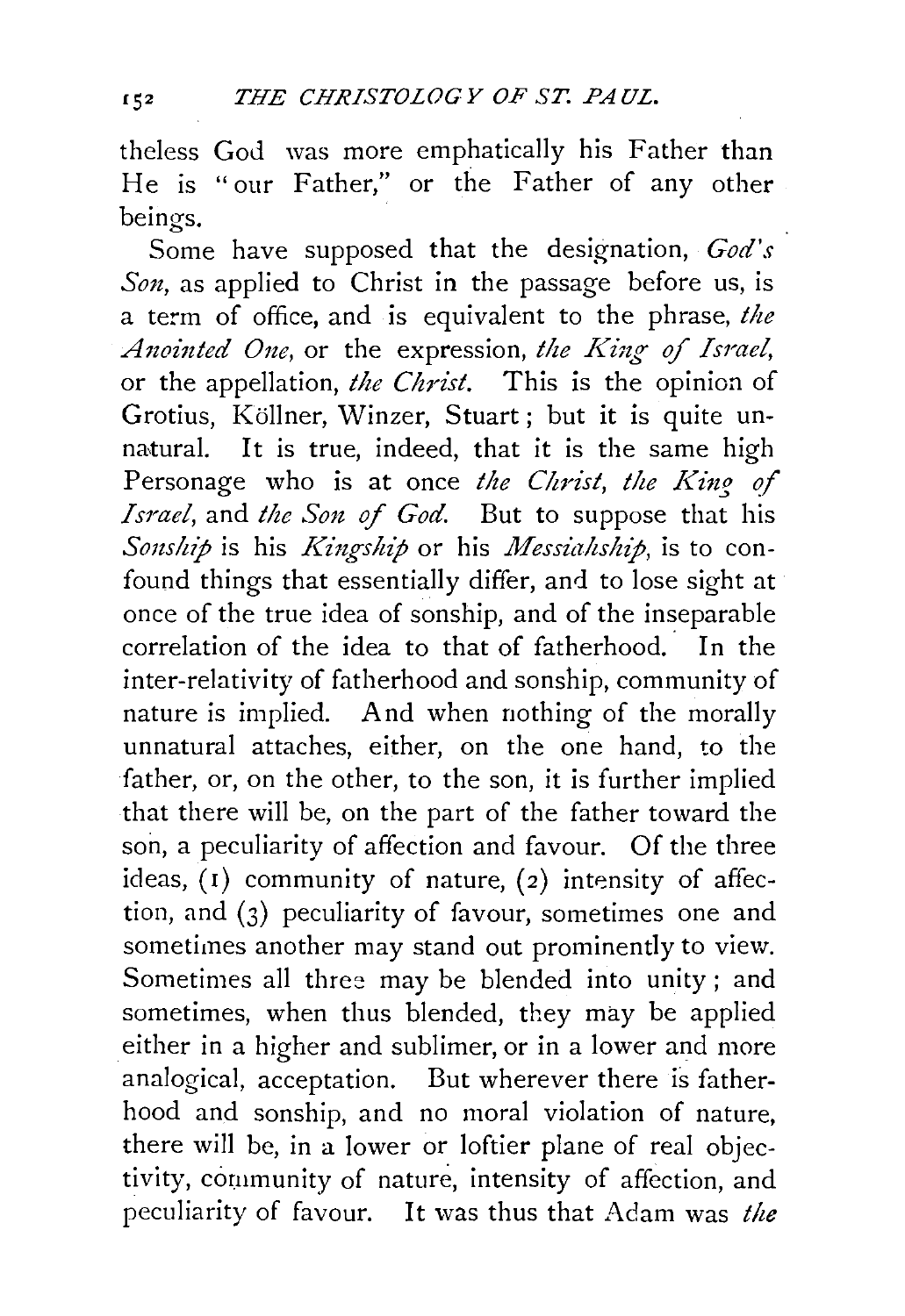son of God. He was not merely created by God. He derived from God a nature which, in its moral element, was akin to that of God Himself. He was made in God's image; and, as such, he was the object of peculiar affection and favour. All mankind are, in a similar sense, *God's offspring,* his *sons* and *daughters.* Israel of old, as a part of mankind, were emphatically *his son.*  They were *his national son*. Over and above the possession of a moral nature akin to that of God, and over and above their enjoyment of the peculiar affection which went forth, and still goes forth, from the Divine heart toward all human creatures, they were the objects of *peculiar Divine favour.* Hence the distinguishing element of their national sonship. Believers of the gospel are more emphatically still *God's sons* and *daughters.* They are "partakers of the divine nature," 1 not only in its moral 'potentiality,' but in its moral 'actuality;' and that increasingly. And hence, again, they become increasingly the objects of very peculiar Divine affection and favour. In a somewhat similar sense are holy angels *the sons of God*. But the designation, *the Son of God,* when applied to Jesus Christ, bears a meaning that is far nearer the centre of the absolute ideal of sonship. It is indeed at the very centre. Jesus Christ is, with superlative emphasis, the Son of God, because there is absolute identity of nature between Him and the Father, and that not only morally, but likewise 'physically' or 'metaphysically;' while He is, at the same time, the object of an infinite fulness of paternal affection, and is divinely exalted, in the enjoyment of favour and honour and glory, far above all created principalities and powers on earth

' 2 Peter i. 4.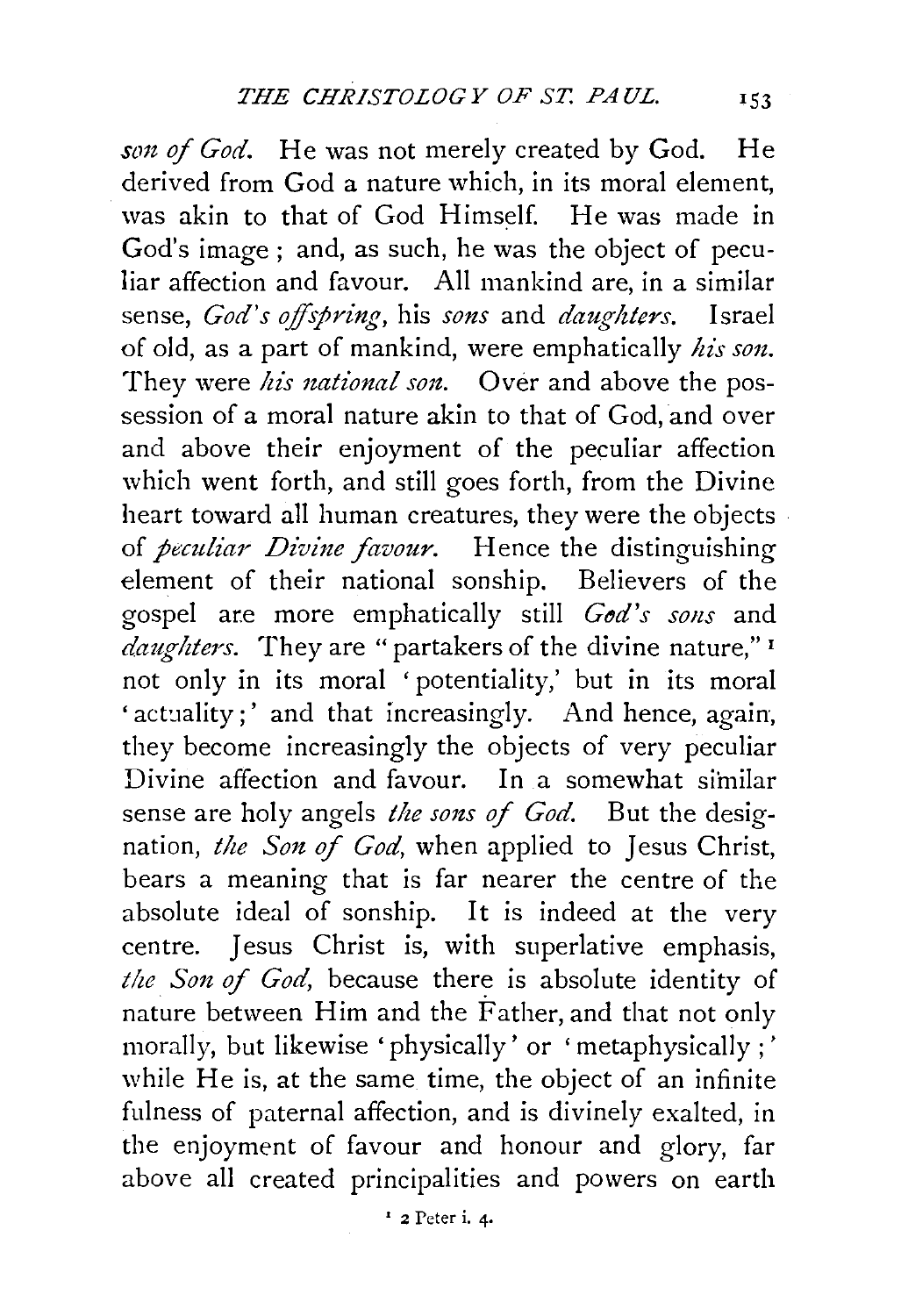and in heaven. It was some such conception, apparently, of the sonship of Jesus Christ, that was in the mind of the Apostle when he said that the gospel, of which he was the herald, was, in its pre-announcement by God through his prophets, in sacred Old Testament writings, a promise *concerning his Son.* 

In King James's English Version, and in our Revised Rendering, the words */esus Christ our Lord* are introduced immediately after the expression *his Son;*  but as in the original they stand at the conclusion of the' fourth verse, we shall postpone the consideration of them till we have discussed the intermediate clauses.

The Apostle, immediately on giving the designation of the illustrious Being who, in the complexity of his glorious personality, is the subject-matter of the gospel, seems to have thought that it would be well to distinguish and explain. He who was the personal subjectmatter of the gospel was indeed *God's Son.* That was his pre-eminent filial relationship. But there was compiexity in his relation of filiation; and a complexity which, even in its humbler element, linked Him on to what was honourable and august. Hence the succeeding words, *who was descended from the lineage of David*, *in respect to the flesh.* Even in the humbler element of his complex being He was of royal descent. And his royal pedigree was the most illustrious. He was of "the house of David." In the specification of this relationship, the Apostle might intend both to anticipate an objection to his representation of our Lord's sonship, and to augment his readers' idea of the dignity of the Being whose person and work form the Alpha and the Omega of the gospel.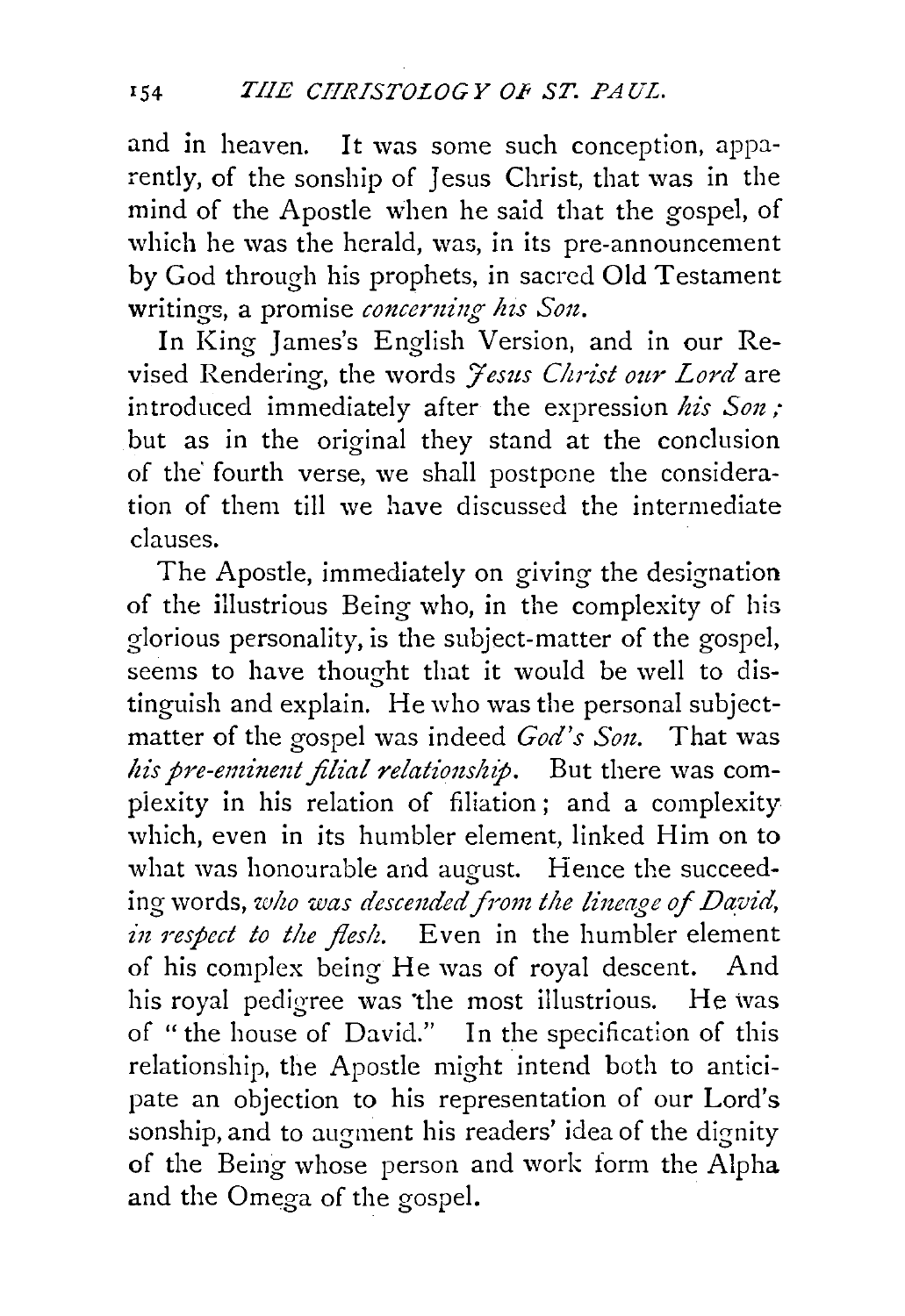The phrase, *who descended,* is a free translation of the original expression ; but, though free, it is correct, and is certainly to be preferred to the translation of the Latin Vulgate, *who was made to him*,<sup>I</sup> which not only interjects, apocryphally and incongruously, the pronoun *to him,* that is *to God,* but also strains and somewhat distorts the natural import of the verb. As Beza, however, retained the Vulgate verb *was made,* the same somewhat distorted translation descended, through the English Geneva, to King James's Version. Laurentius Valla substituted *was born to him*,<sup>2</sup> for *was made to him;* and Erasmus admitted, so far as the verb is concerned, the same translation into his Version. It was adopted by Luther, and after Luther retained by Piscator, and after Piscator by Bengel, in their respective German Versions. Many of the more modern translators and expositors, inclusive of Meyer, Van Hengel, Kreh!, Rilliet, retain the Version of Valla, though of course excluding the apocryphal pronoun. St. Augustine informs us that even in his day *born* 3 was found in some of the Latin codices instead of *made.* It is certainly an allowable translation, though free, and too modal in its freedom, as much so as the Version of Tyndale, "the which was *begotten* of the seed of David." Other translators, again, in avoiding this extreme of modality, have landed in the opposite extreme, by using the simple substantive verb, "who *was* of the lineage,'' or, "of the race of David." Ewald's translation is better, "who *came* out of David's seed." <sup>4</sup> Michaelis's is better still, "who *descended* from David." 5

<sup>4</sup> "Der aus Davids Samen kam."

s "Der von David abstammet."

<sup>&#</sup>x27; **"Qui fnctus est ei.** '' 2 " **Qui genitus est ei."**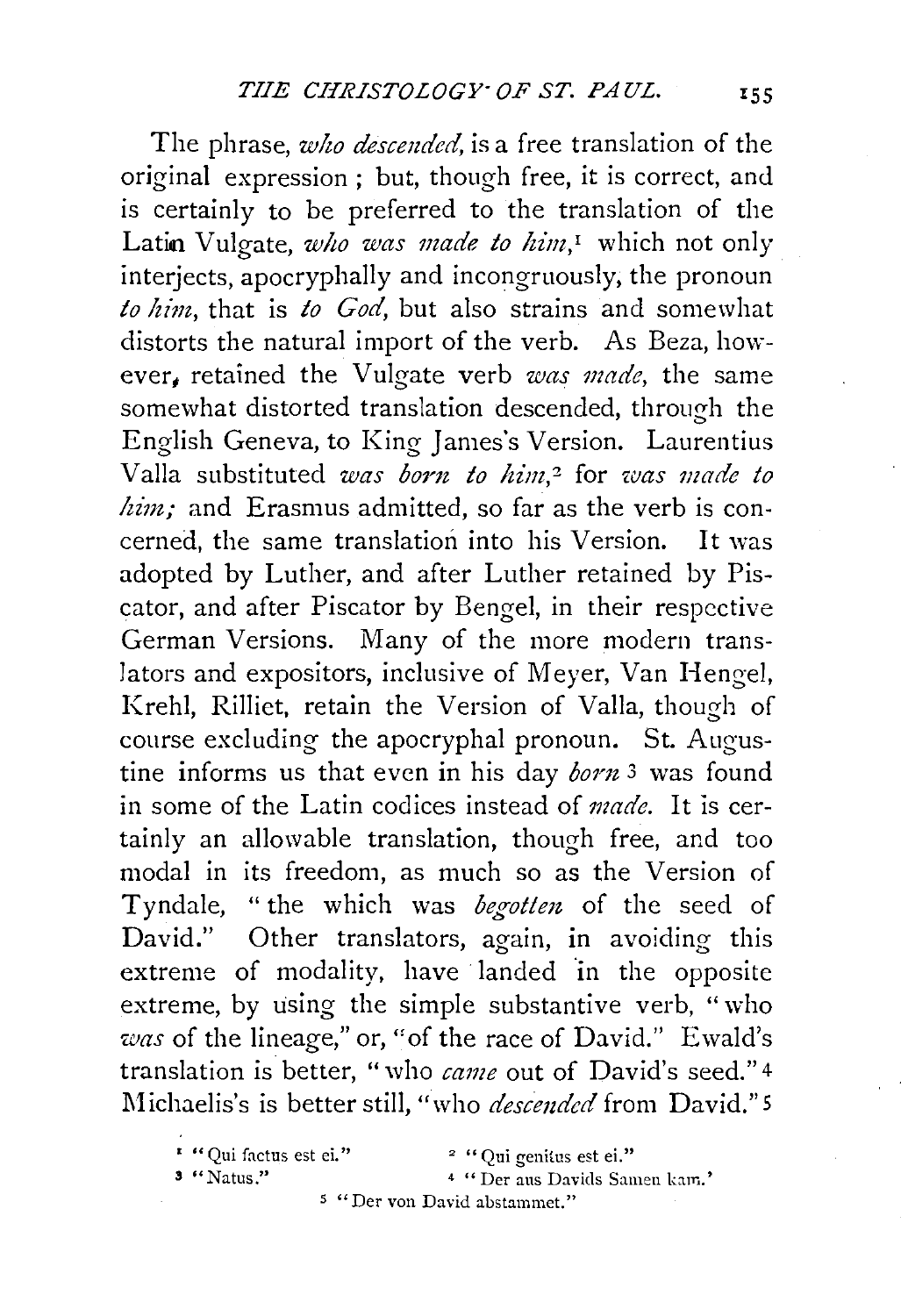The variety of Versions is remarkable, and all of them are free. But we are shut up, at once in Latin, English, German, Dutch, French, Italian, to use some freedom or other in reproducing the Apostle's idea. His idea is literally, "who *became*<sup>1</sup> of the seed of David," an excellent idiom in Greek, but entirely unidiomatic in such a language as our own. The word, unlike the substantive verb *was,* expresses origination ; and, unlike. *born*  and *begotten,* it does not express a particular mode of origination. The idea certainly is that our Lord *genealogically sprang* from the lineage of David. He was, as Grynaeus expresses it in his Version, *a descendant of David.* 

The expression, *David's seed,* as used by the Apostle, has in it a peculiar tinge of Hebraism. The Hebrews, though by no means monopolizing—in contradistinction to the Greeks for instance-the word *seed* in the sense of *prog-eny,* yet used it so habitually in its genealogical acceptation, that their custom stereotyped itself into a national idiom. In the application of this idiom, the legally genealogical element predominated over the purely  $\frac{1}{2}$  /  $\frac{1}{2}$  and hence, even although in connection with the passage before us it could be proved-as it never can be—that Mary, our Lord's virgin-mother, was not herself of the lineage of David, it would still be the case that, in true "genealogical phraseology, our Lord *sprang from David's seed.* He was legally, in virtue of Mary's betrothal to Joseph, the descendant of David. Joseph's legal relationship passed over in its effects to Mary. And thus it is that in the genealogies of both St. Matthew and St. Luke the pedigree of our Lord is given *through Joseph*. Augustine thought

**I Toi• /EVOUi.vou.**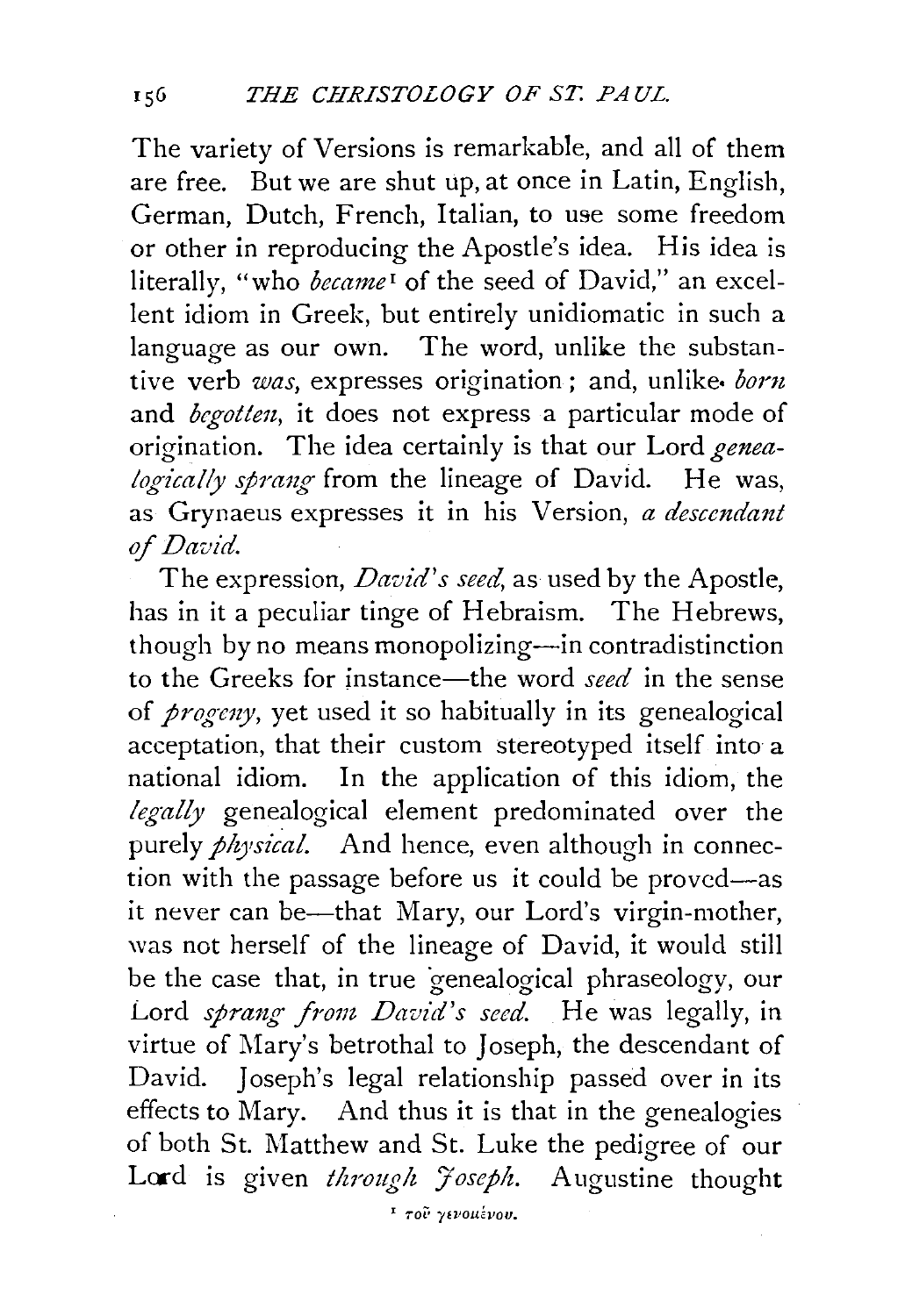that the expression before us was evidence of Mary's consanguinity to David ; but he admitted and contended, nevertheless, that even although it could be proved that there was no such consanguinity, the legal genealogy through Joseph would amply suffice for the validity of the affirmation that our Lord was David's son.I

The additional expression, *with respect to the flesh,* is, in the original,<sup>2</sup> anarthrous, *with respect to flesh*. Such a translation might be tolerated were it not for the antithetic expression in the following verse, *with re*spect to the spirit of holiness,<sup>3</sup> which could on no account bear to be represented thus, *with respect to spirit* oj *holiness.* In our English idiom we require to supply, as regards this second member of the antithesis, either the article or the possessive pronoun. We must say, *either, with respect to 'the' spirit of holiness, or, with respe::t to 'his* ' *spirit of holiness.* And thus, on the assumption that a real antithesis is intended, we must, to preserve concinnity, render the expression before us, either, *with respect to 'the* ' *flesh,* or, *with respect to*  ' *his* ' *flesh.* So far from perfect coincidence is the usage of the two languages in reference to the article.

Rückert, indeed, supposes that there is peculiar significance in the anarthrous condition of the expression. He thinks that the absence of the article is a proof that the Apostle does not mean *in respect to his flesh,*  but merely intended to qualify, in an adverbial manner, the preceding participle, so that the mode of the genealogical event referred to might be expressed. The

<sup>1</sup> Consensus Evangelistarum, lib. ii. c. 4. <sup>2</sup> Karà σάρκα. 3 **1'arU 7r'VEUpa** *ciyiwuVV1]{;.*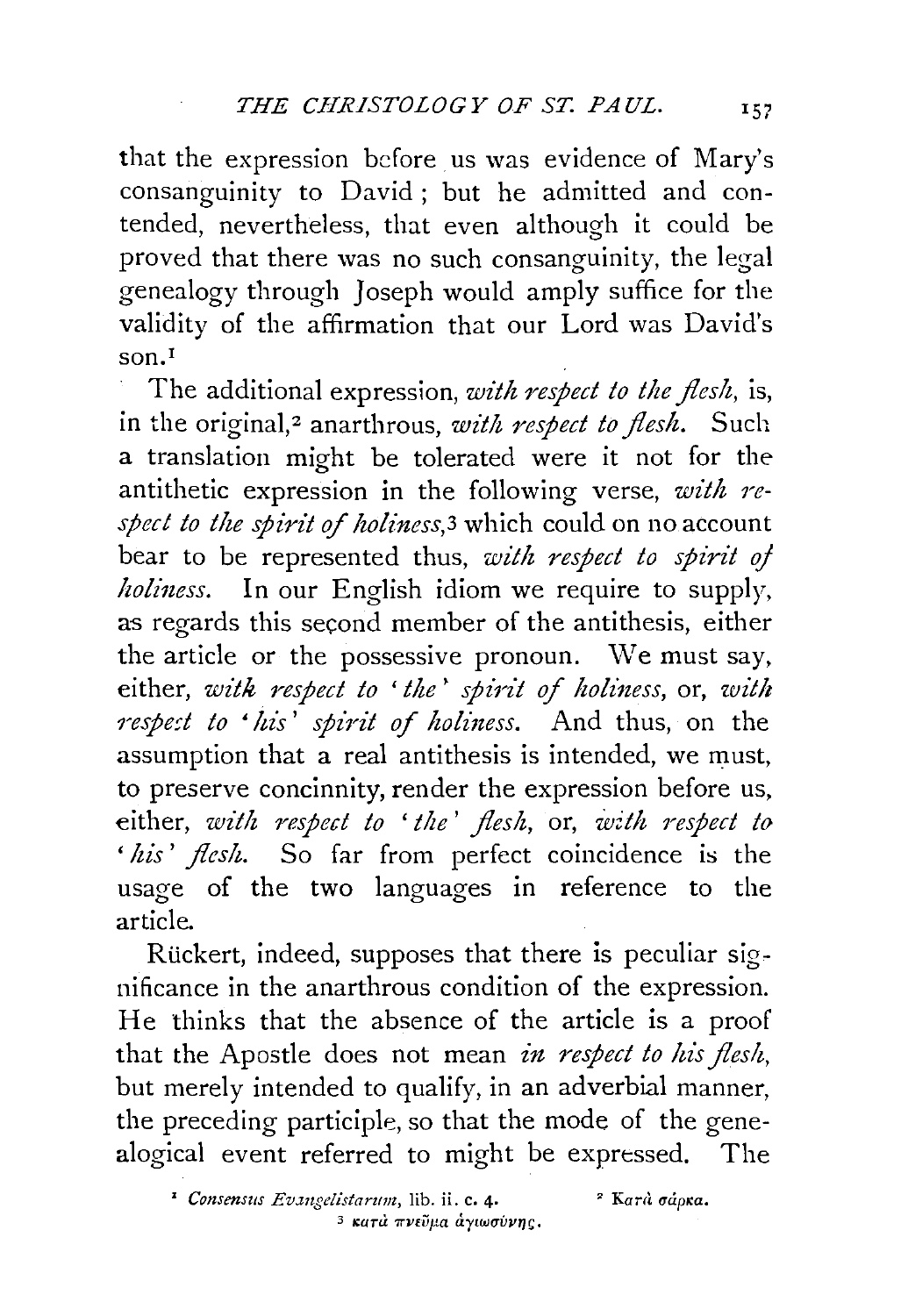Apostle's entire expression would thus, according to P.i.ickert, be equivalent to this, *who was descended, in a fleshly way, of the seed of David.* The one great but insuperable objection to this interpretation arises from the antithesis of the phrase to the correlative phrase in the fourth verse. This correlative phrase cannot be understood as adverbially qualifying the participle *determined.* It points to some higher element in the complex being of our Lord. And hence we seem to be shut up to regard the antithetic expression of the third verse as pointing to the lower element of his complex being-in *respect to* his *flesh.* The article is legitimately dispensed with, just because the nature of the case, as spreading out into view in the amplitude of the entire paragraph, rendered the Apostle's reference sufficiently definite when made the object of his own subjective reflection.

The range of reference that is to be attributed to the word *flesh* has been matter of dispute. Paulus confines *it strictly to the material element<sup>1</sup>* of our Lord's humanity. So did Taylor long before him, and John Locke before Taylor, and Crell before John Locke. So does Köllner, and so, very expressly, do Schrader, Oltramare, and Mehring. But the great majority of expositors, following in the footsteps of the Fathers, suppose that the expression is intended to cover the entire area of our Lord's human nature. The translation of the phrase might therefore be, *with respect to his human nature, or with respect to his humanity.* Beza well represents the general opinion of. expositors when he explains the expression as meaning, *in so far as he was a man.*<sup>2</sup> Both opinions are so far right, when they

1 The *.Kihi:r!ichkeit.* • "Qtntenus homo est."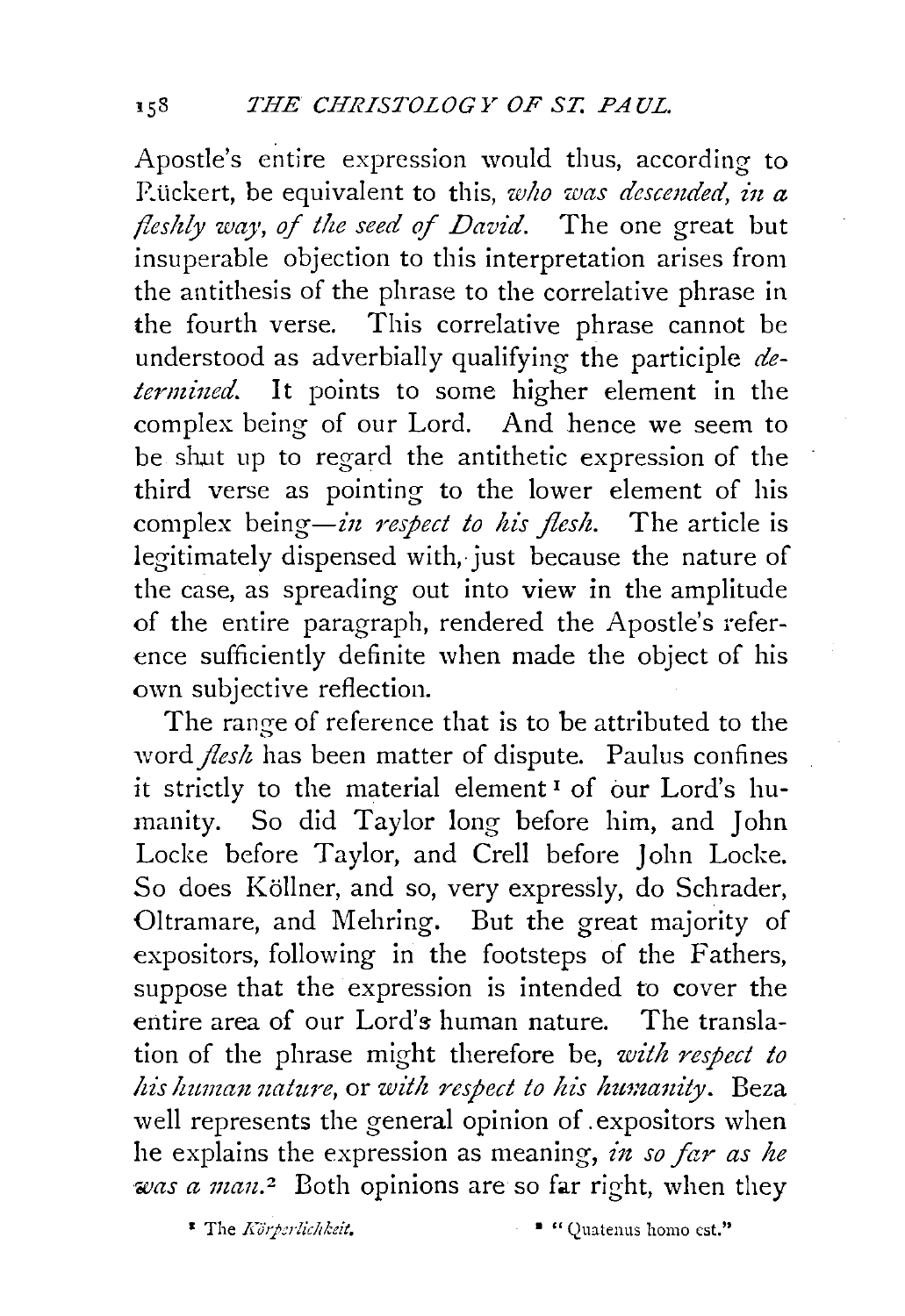are respectively stripped of their polemical antagonism to each other. There can be no doubt that *flesh* just means *flesh*. There can likewise be no doubt that, in the New Testament usage of the term, it has, in at 1east a considerable number of instances, an exclusive reference to what is material and corporeal. And there can also be no doubt that, so far as Christ's genealogical descent from David was concerned, it was really the corporeal element that was derived. All this is unquestionable. But then, on the other hand, there can be just as little doubt that, in common Hebrew usage, when the term *flesh* was applied to man, there was very often *subtending the word* a reference more or . less distinct to the full complement of human nature. Hence the frequently recurring expression, *all flesh,* as meaning *ait men* : " Unto thee shall *all flesh* come ;" "Let *all flesh* bless his holy name," &c. When something was denied of *all flesh*, its presence was affirmed ·of *nobody.I* Indeed, our English idiomatic expression, *.every* ' *body,'* corresponds almost to a nicety to the Hebrew idiomatic expression, *all 'flesh;'* and in that Saxon phrase the *body* is evidently to be understood as having, *subtending it,* a reference to the full complement of human nature. Such, we doubt not, is the range of the reference of the word *flesk* when it is said of our Lord, "the Word was made *flesh,"* that is, *the Word became incarnate, and thus human-the Word became man.* Such too is the complementive range of the Apostle's kindred but more complex expression, "I conferred not with *flesh and blood.*"<sup>2</sup> His meaning is, I conferred not with human beings, I conferred not with *.men.* And when he elsewhere speaks to Christian ser-

 $E^2$  See Rom. ii. 20; I Cor. i. 29. •  $E^2$  Gal. i. 16.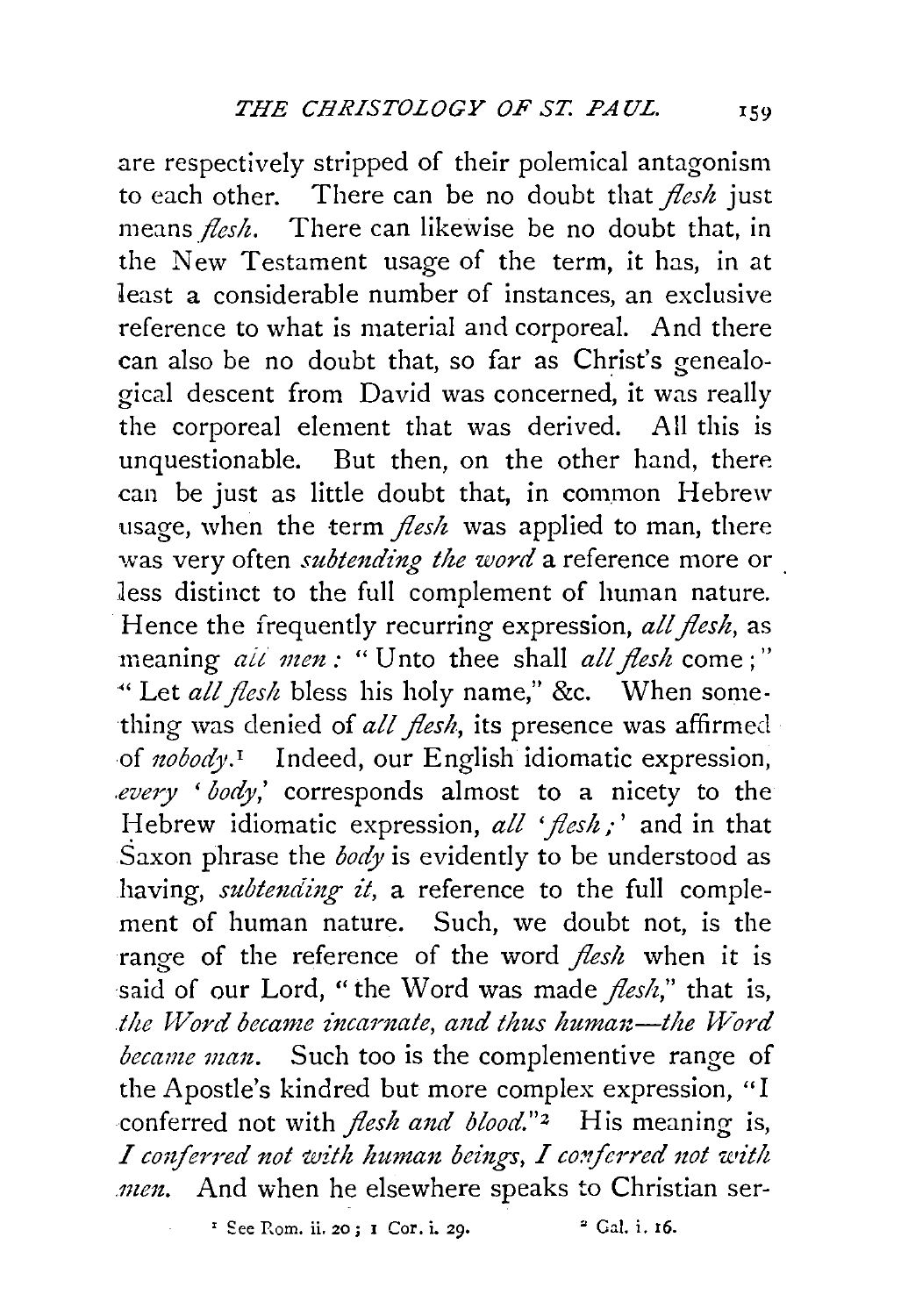vants in reference to their " masters *according to the flesh*," he refers not exclusively to the merely corporeal element in the complex being of their terrestrial masters. He refers to their *human masters,* as distinguished from their Divine Lord.

While the word *flesh*, then, in the passage before us, does denote *flesh,* and was obviously intended to have the point or angle of its reference turned distinctly toward the corporeal element of our Lord's human nature, there is no need for supposing that that angle was intended to hide from view the complement of his humanity. We may, on the contrary, with perfect propriety suppose that, in virtue of the Hebrew idiom, a further reach of reference was recognized as subtending its angular point. Physiologically speaking, there must have been something present to the Apostle's view beyond, mere flesh. The term cannot reasonably be regarded as excluding all that was not really fleshblood for instance, and bones and skin. And if there must be thus subtending it a reference to other physiological elements of human nature, besides its own physiological self, we cannot see that there can be any great objection, so far as the word itself is concerned, to the entertainment of the supposition that the subtended reference, after the license of the common Hebrew idiom, spreads itself out indefinitely, and in dimness of discrimination, till it embraces the entire· complement of human nature. It would be wrong, indeed, to suppose that to the Apostle's mind the natural corporeal point of the word's import became shaded off. It would be also wrong to suppose that he had present to his consciousness the precise distinctions which are conventional in our analytic philosophy of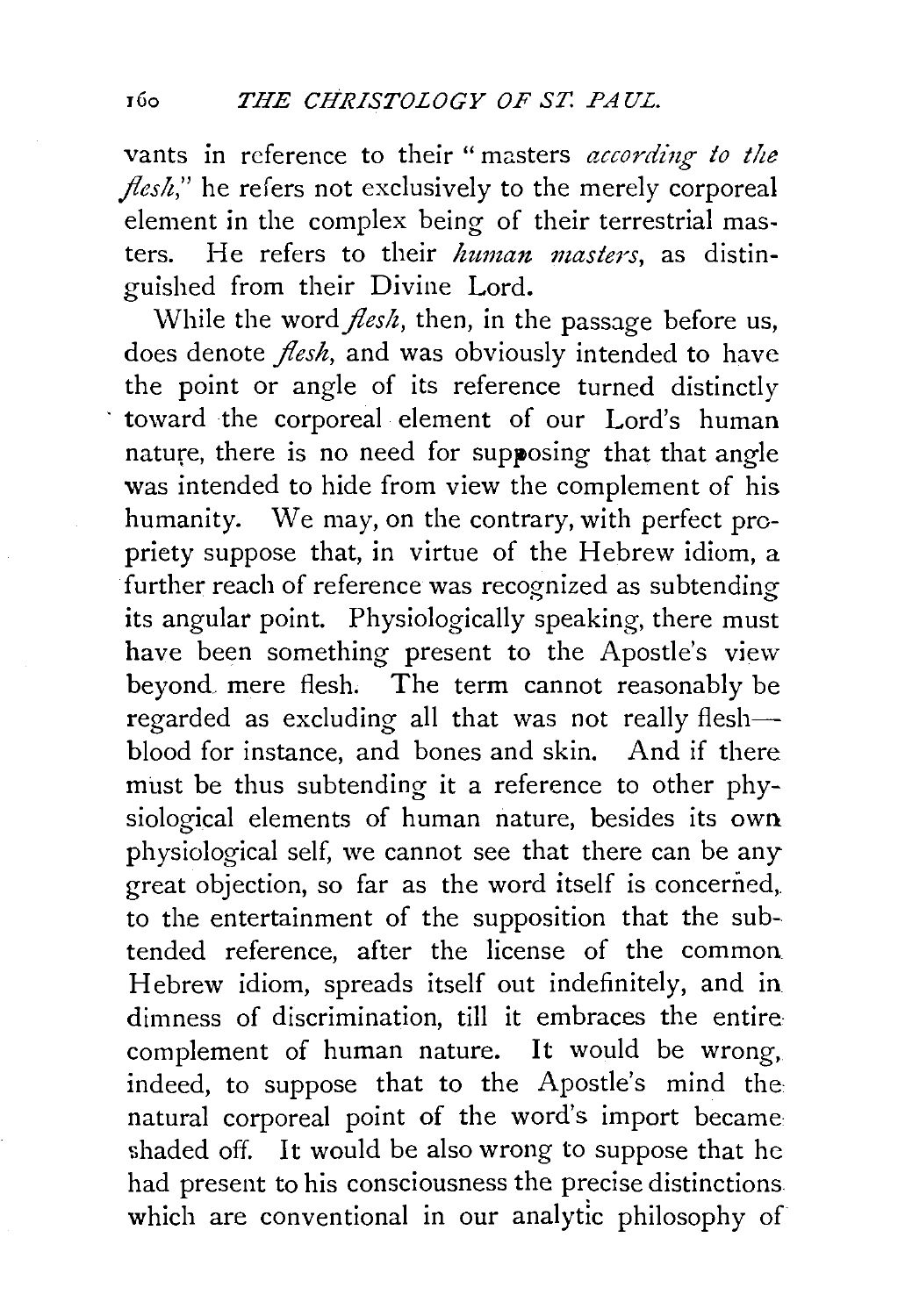humanity. It would be still further wrong to suppose that if he had our distinctions present in his consciousness, he meant to give his *imprimatur to* the idea that the human soul and spirit are propagated from individual to individual in a traducian manner. But it is as certainly right to presume that the Apostle handled his language in the free and easy way that all educated persons, when really at their ease, approve of and practise. He affected not to be a precisian in his phrases. Realizing as he did that on the nether side of Christ's complex nature He was really human, while on the upper side He was as really Divine, nothing is more reasonable than that, in speaking of our Lord's inferior relationship, and of that relationship genealogically viewed, he should seize upon the undermost and outermost of its elements, not only without intending to shut out from the perspective the other and interior elements that are complementive of human nature, but with the express intention of having them taken into view, as naturally subtending the element that is specified. "What are you doing, O Paul?" says Chrysostom : " first lifting our minds aloft towards the great things of the gospel, and then bringing us down to David? Tell me, Are you speaking of some mere man ? " " He that would lead us *to* heaven," he replies, "must lead us up from below : for so was the actual Divine arrangement (respecting our Lord). People first of all saw Him a man upon earth, and then they discovered that He was God."<sup>1</sup> Even in recognizing Him as a man, the order of their perceptions was in the ascending mood. They first of all saw what was but *flesh and blood*, and thence they as-

**I** Πρῶτον γοῦν εἶδον αὐτὸν ἄνθρωπον ἐπὶ γῆς, και τότε ἐνόησαν θεόν.<br>I I